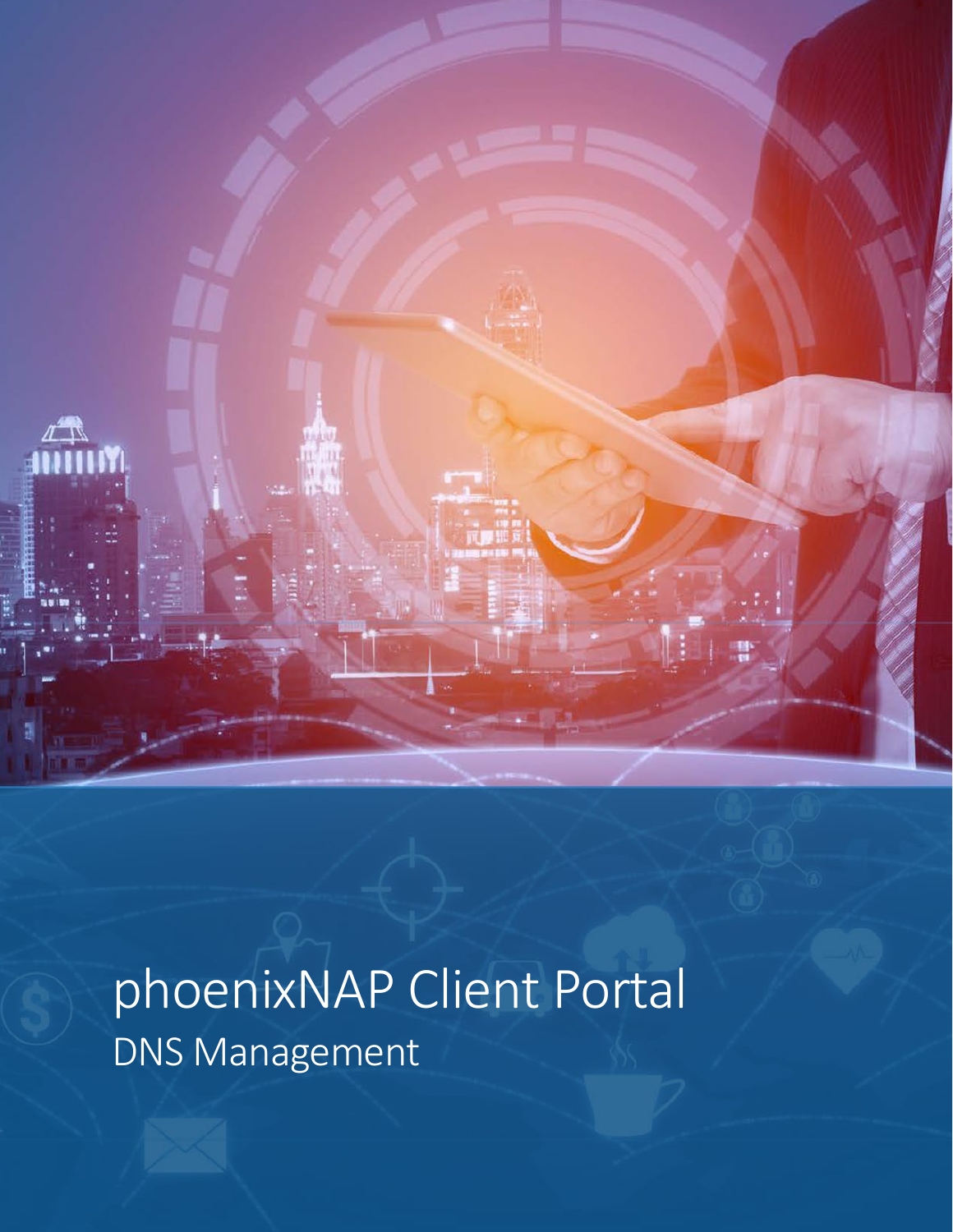



## Disclaimer

Please be aware that DNS management can be a confusing and complicated system. If you get something wrong, you might experience problems such as bouncing emails sent to your domain, or even cause your domain's website to malfunction. We recommend you use the DNS manager with caution, and ONLY if you understand at least the basic concepts in DNS management. PhoenixNAP, LLC does not assume liability for any damages you may suffer or costs you may incur as a result of manipulating your DNS settings via the PNCP DNS Manager.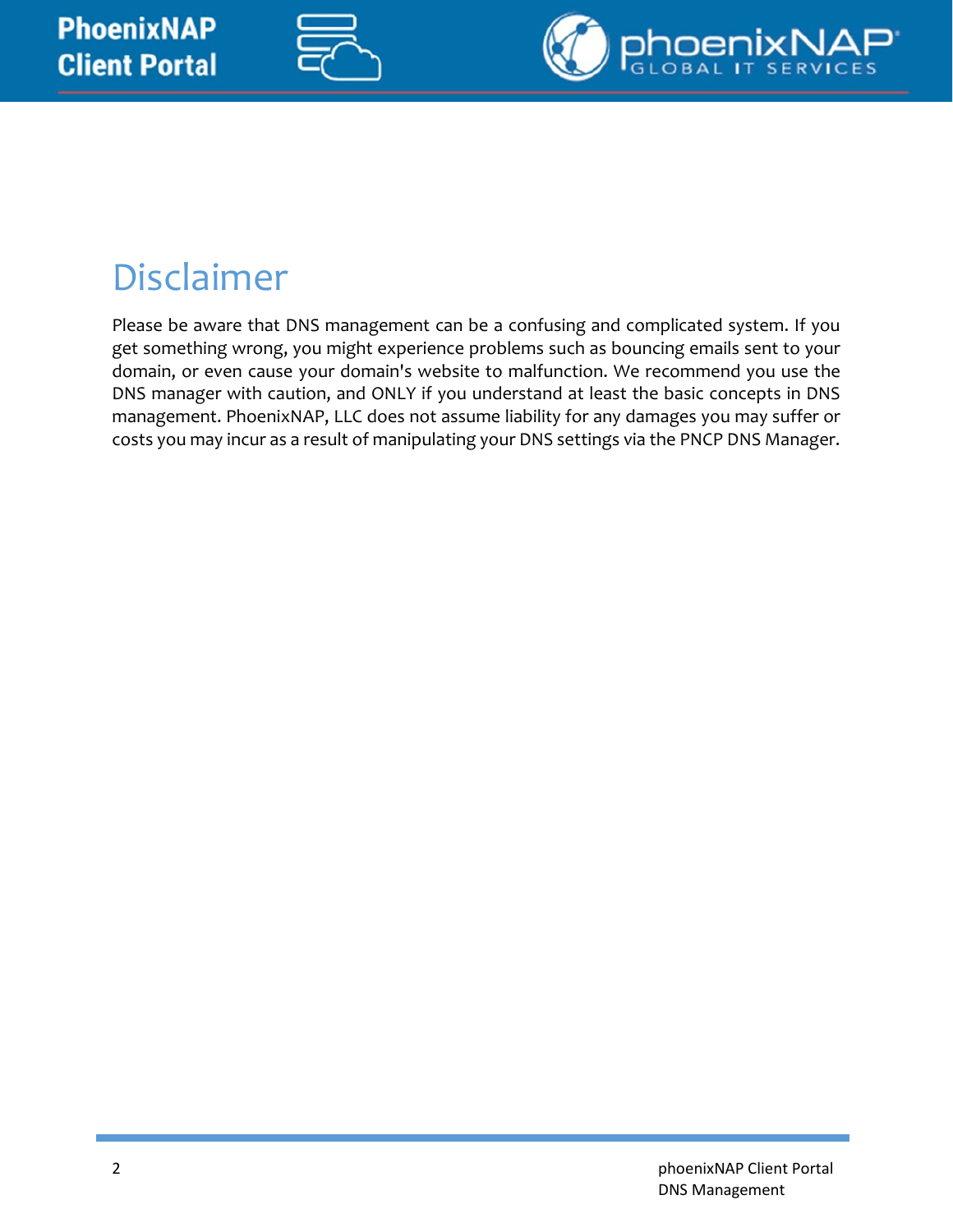



### **Table of Contents**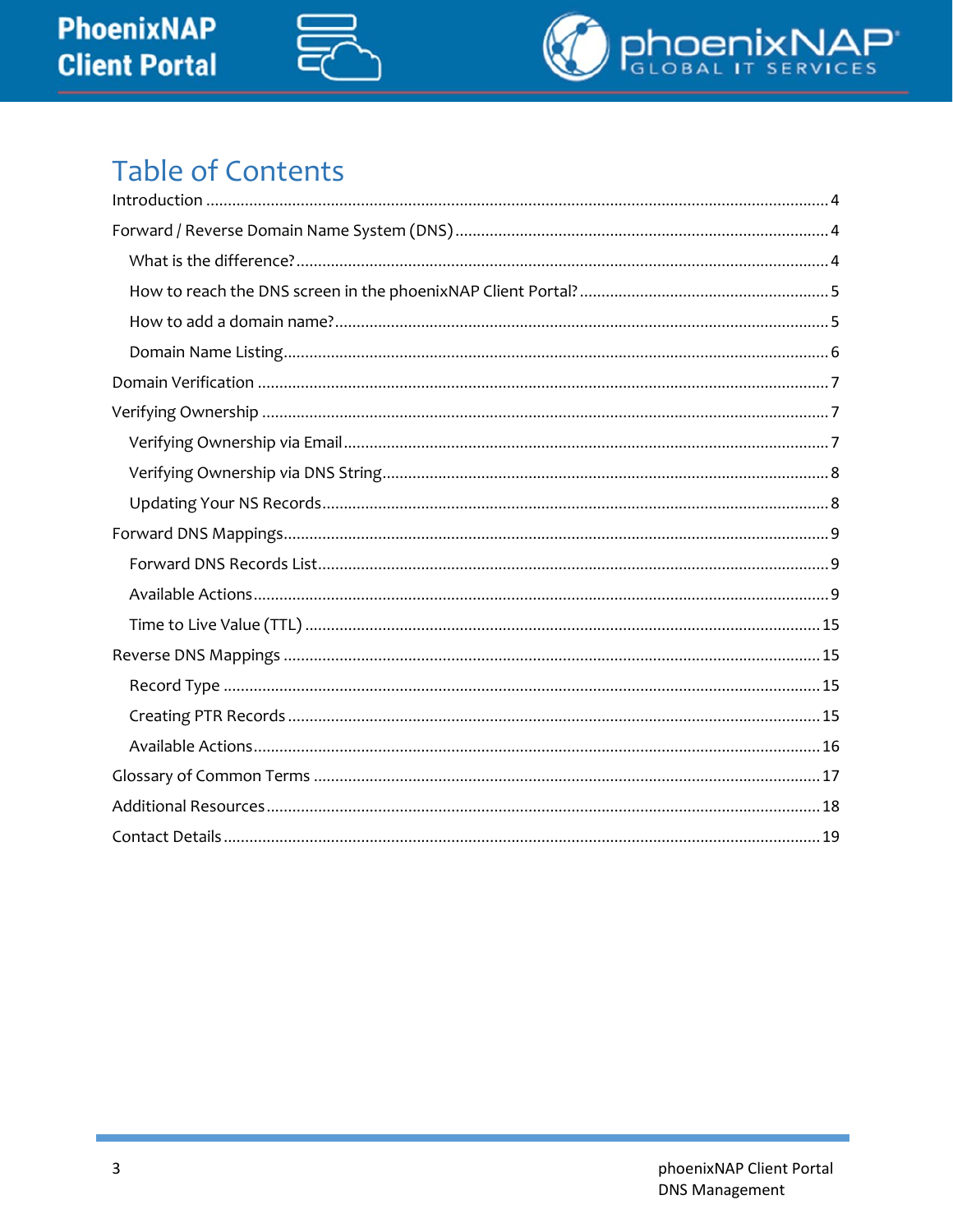



### <span id="page-3-0"></span>**Introduction**

Welcome to the phoenixNAP Client Portal DNS Management user guide!

The *Forward DNS / Reverse DNS* feature is a powerful, yet simple, tool for managing your domains and DNS records via the Client Portal. Paired with Client Portal's other features, such as the Load Balancer and IP Management, and with full support for IPv6, you will use PNCP as a one stop shop for all your IT business needs.

| <b>Dashboard</b><br><b>Manage</b>                                                                                                                                                                                                               | <b>Reports</b>                                                      | <b>Products &amp; Services</b><br><b>My Account</b>                                                                                                                                                                                    |                                                                                                                                                    |
|-------------------------------------------------------------------------------------------------------------------------------------------------------------------------------------------------------------------------------------------------|---------------------------------------------------------------------|----------------------------------------------------------------------------------------------------------------------------------------------------------------------------------------------------------------------------------------|----------------------------------------------------------------------------------------------------------------------------------------------------|
| <b>Combined Functions</b><br>油<br><b>Device Listing</b><br><b>O</b> $\leftarrow$ Load Balancer<br><b>IP Management</b><br>Provisioning Tasks<br><b>New Functionality Notices</b><br>Tags<br><b>Unified Network</b><br>Forward DNS / Reverse DNS | <b>Bare Metal</b><br>Deploy New Server<br><b>Dedicated Firewall</b> | <b>Public Cloud</b><br>Deploy New VM<br><b>VM Image Library</b><br><b>VM Configurations</b><br>Virtual Network Storage<br><b>Network Settings</b><br><b>Virtual Firewalls</b><br><b>Cloud Unit Pricing</b><br><b>Allocation Limits</b> | <b>Virtual Private Data Center</b><br><b>Virtual Data Centers NEW</b><br>Additional Cloud Services<br>Cloud Backup for Veeam NEW<br>Object Storage |

### <span id="page-3-1"></span>**Forward / Reverse Domain Name System (DNS)**

### <span id="page-3-2"></span>What is the difference?

#### **Forward DNS**

A forward DNS lookup will, when supplied with a domain name (for example google.com), return the IP address for the supplied domain. When you access Google, a DNS server is looking in its forward lookup zone for the IP address(es) of the site, and then returning them to you. This type of record is an A record, and is the most common one. A forward DNS lookup can contain other records, such as MX, C-Name, etc.

#### **Reverse DNS**

A reverse DNS lookup is used to lookup the domain name for a supplied IP address. You normally supply the IP address backwards and append .in-addr.arpa (more info at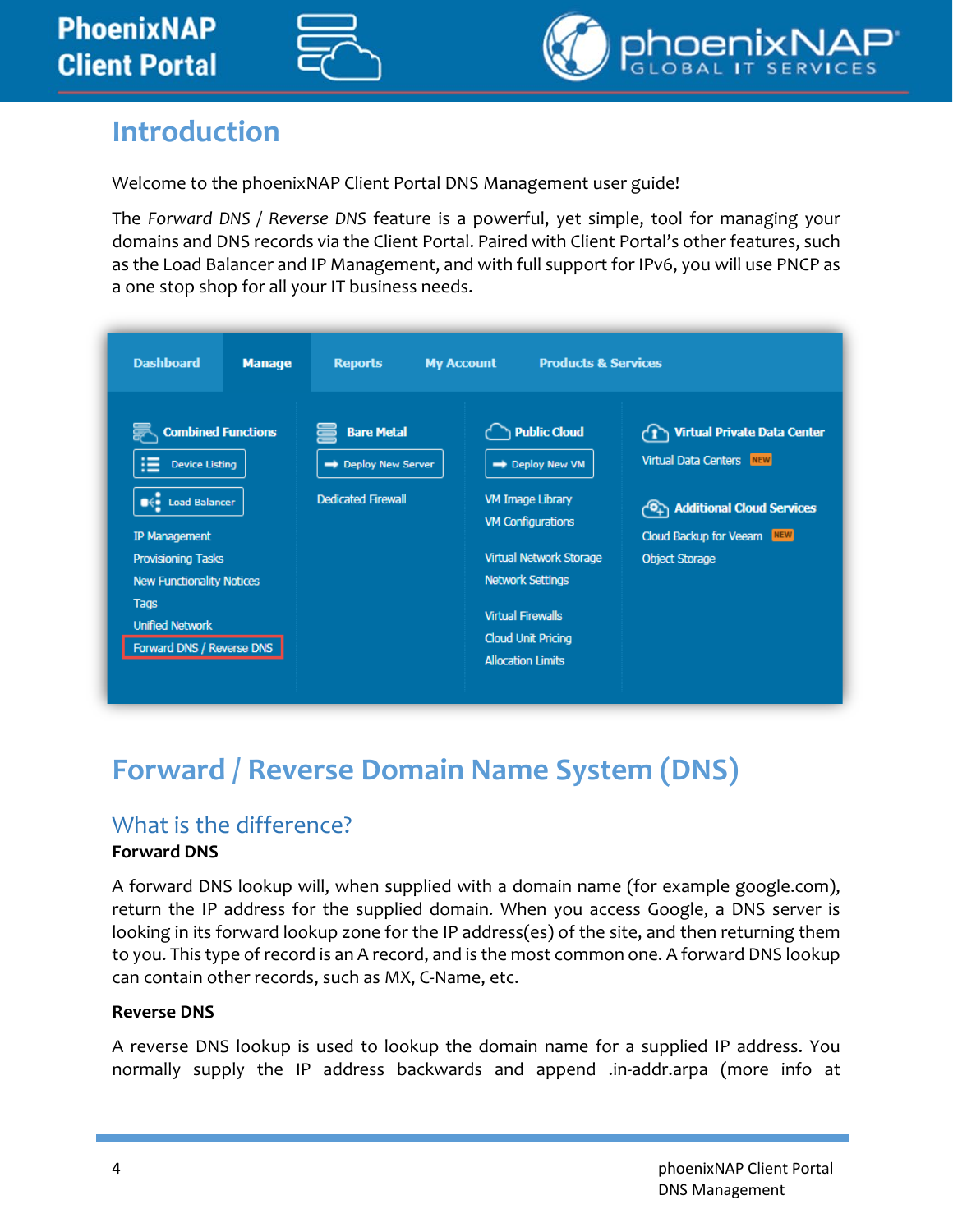



[https://en.wikipedia.org/wiki/.arpa\)](https://en.wikipedia.org/wiki/.arpa). This can be a useful feature to anyone, but it is particularly practical for those running an outgoing mail server.

A good tool for finding rDNS or normal DNS records is **[dig](https://toolbox.googleapps.com/apps/dig/)**.

### <span id="page-4-0"></span>How to reach the DNS screen in the phoenixNAP Client Portal?

- 1. **[Sign in](https://help.phoenixnap.com/Login)** to the Client Portal.
- 2. Open the **Manage** mega menu.
- 3. Click **Forward DNS / Reverse DNS** under the *Combined Functions* heading.

| <b>My Domains</b>                                                           | <b>Forward DNS Records</b> | <b>Reverse DNS Records</b>                                 |                |
|-----------------------------------------------------------------------------|----------------------------|------------------------------------------------------------|----------------|
| <b>Domain Name Listing</b><br>Search my Domains<br><b>Add Domain Name/s</b> |                            |                                                            | $\pmb{\times}$ |
| ♦ Verified Status                                                           | ♦ Domain Name              | $\triangle$ Added On                                       | Manage         |
| ශ                                                                           | blbbababa.com              | Aug/22/2016                                                | <b>Actions</b> |
| $\mathbf x$                                                                 | dingo.com                  | Aug/22/2016                                                | <b>Actions</b> |
| $\mathbf x$                                                                 | md.net                     | Mar/09/2017                                                | <b>Actions</b> |
| B)                                                                          | random123412351.com        | Aug/22/2016                                                | <b>Actions</b> |
| $\mathbf x$                                                                 | random123413412.com        | Aug/22/2016                                                | <b>Actions</b> |
| ×                                                                           | random21424312431.com      | Aug/22/2016                                                | <b>Actions</b> |
| ×                                                                           | random23462352345.com      | Aug/22/2016                                                | <b>Actions</b> |
| ×                                                                           | random235623542354.com     | Aug/22/2016                                                | <b>Actions</b> |
|                                                                             | random235q23452345.com     | Aug/22/2016                                                | <b>Actions</b> |
|                                                                             | random262462354.com        | Aug/22/2016<br>phoenixNAP - 1.855.330.1509 - Email Support | <b>Actions</b> |

### <span id="page-4-1"></span>How to add a domain name?

- 1. Open the **Forward DNS / Reverse DNS** screen.
- 2. Click **Add Domain Name/s**.
- 3. **Copy/paste** or manually enter domain name/s (use a comma to separate multiple entries).

**NOTE:** Identical domain entries will be ignored.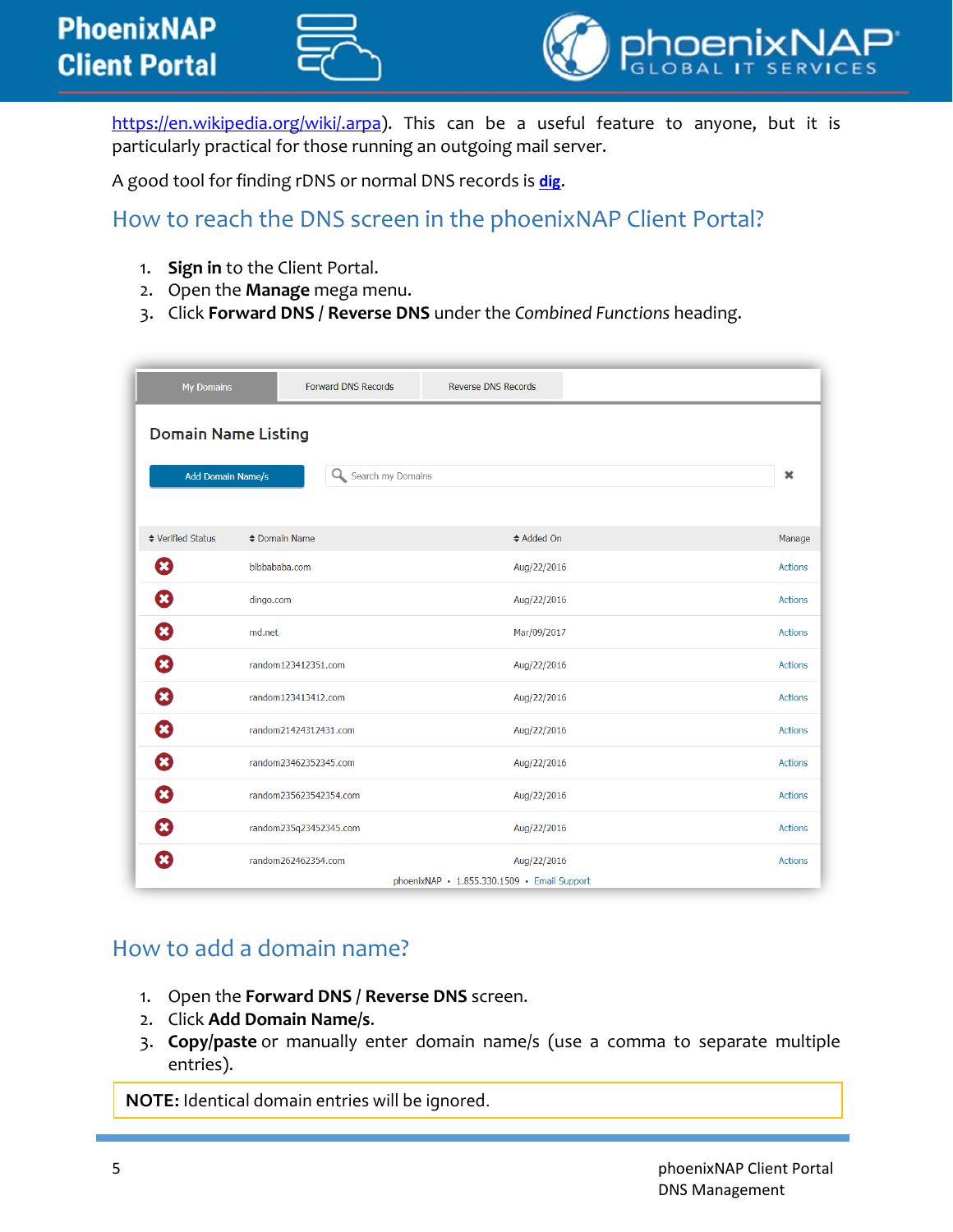

4. When you are finished adding domain names, click **Add**.

**Verification:** All Domain Name Ownership must be verified! The names may not be published until this is completed. Find more information on this topic in the Domain Verification section of the help guide.

### <span id="page-5-0"></span>Domain Name Listing

The Domain Name Listing offers the following information:

- 1. **Verified Status**. This will show you if the domain has been verified or not.
	- **Not Verified**. The Verification process has not begun yet. Please begin the verification process by choosing **Actions** > **Verify**. A verification email will be sent to you, the domain owner. Alternatively, complete the process via DNS String. Update your TXT record with the string provided. Once complete, click the **Actions > Verify** link to complete process. Click *Yes, I updated my Registrar*.
	- **Warning.** This occurs after a domain has been verified for ownership and the system starts checking for NS entries at their registrar. If this fails, a warning status will appear. Update your NS entries to point to phoenixNAP's name servers. Once complete, click the **Actions > Resolve** link to complete the NS related entry process. Click *Yes, I updated my Registrar*.
	- **Verified**. The Verification process has been completed successfully and the NS records at your registrar have been updated to point to our name serves.
- 2. **Domain Name**.
- 3. **Added On**. Date of adding the domain.
- 4. **Manage**. Click on the **Actions** icon to open a drop-down menu with the following options:
	- **Modify**. ONLY non-verified domain names can be modified. You can modify a domain name as desired. After modifying the name click **Update** to confirm your changes. Be aware that Modified Domain Names must go through the entire Verification Process again.
	- **Resolve.** Update your NS entries to point to phoenixNAP's name servers. Once complete, click the **Actions > Resolve** link to complete the NS related entry process. Click *Yes, I updated my Registrar*.
	- **Delete**. Deletes Domain Name as well as any Forward DNS / Reverse DNS records associated with it. You will be asked to confirm this action.
	- **Verify**. You can reset the verification process ONLY if domain ownership has not been verified yet.

**NOTE:** Verified Status, Domain Name, and Added On columns are sortable.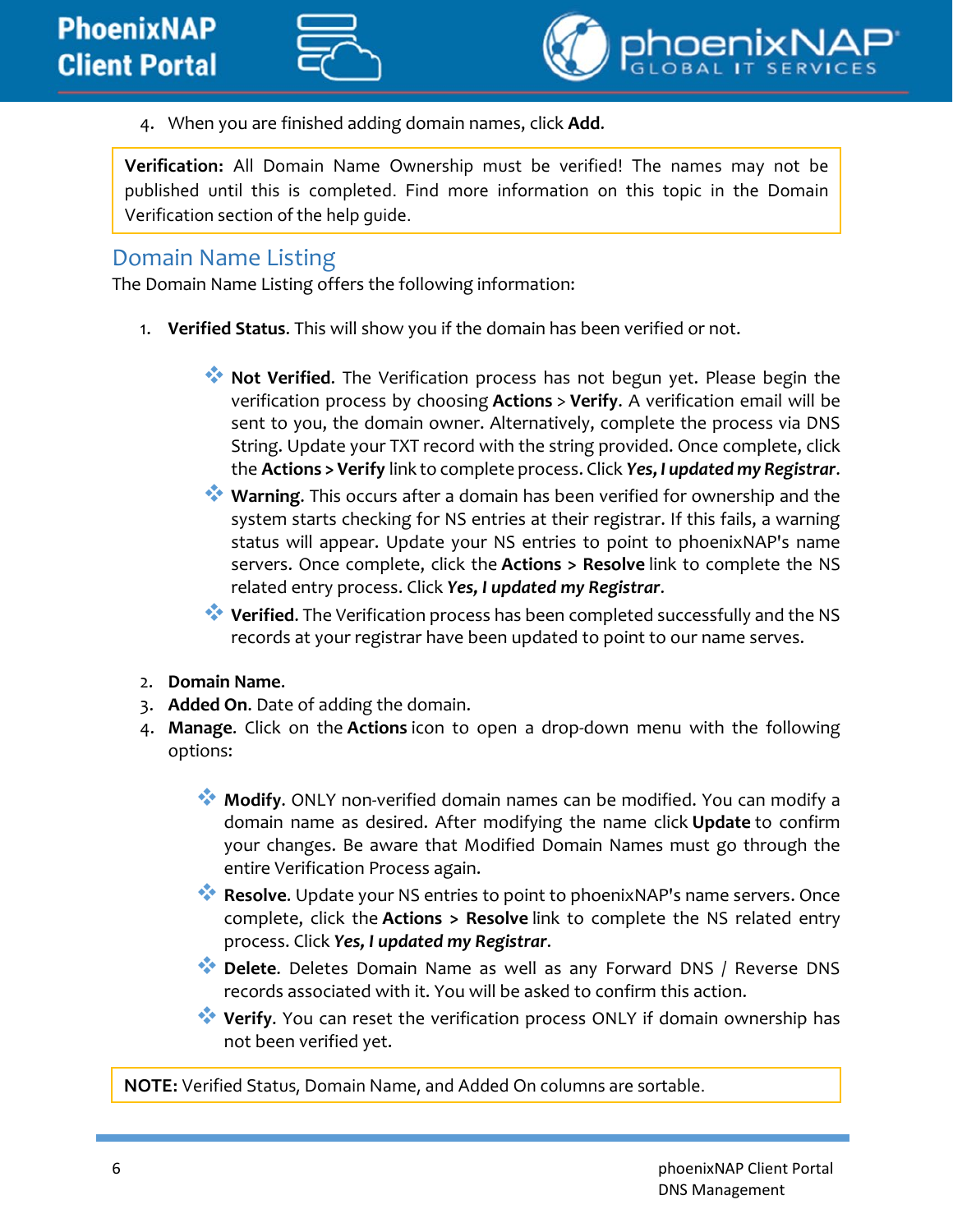### **PhoenixNAP Client Portal**





### <span id="page-6-0"></span>**Domain Verification**

Any time you add a new domain name, you must verify it. An email will be sent to the domain admin (you), and you will need to verify ownership. Identical Domain Names will not be added!

You will receive a verification notice for your domains:

- **Not Verified**. The Verification process has not begun yet. Please begin the verification process by choosing **Actions** > **Verify**. A verification email will be sent to you, the domain owner. Alternatively, complete the process via DNS String. Update your TXT record with the string provided. Once complete, click the **Actions > Verify** link to complete the process. Click *Yes, I updated my Registrar*.
- **Warning**. This occurs after a domain has been verified for ownership and the system starts checking for NS entries at their registrar. If this fails, a warning status will appear. Update your NS entries to point to phoenixNAP's name servers. Once complete, click the **Actions** > **Resolve** link to complete the NS related entry process. Click *Yes, I updated my Registrar*.
- **Verified**. The Verification process has been completed successfully and the NS records at your registrar have been updated to point to our name servers.

**Domain Verification** is a two-step procedure:

- 1. Verify domain ownership, either via Email or via DNS String. Begin the verification process by selecting **Actions** > **Verify**.
- 2. Configure your Name Server (NS) Records to point to our phoenixNAP servers.
	- \*\* ns2.phoenixnap.com
	- \*\* ns1.phoenixnap.com

### <span id="page-6-1"></span>**Verifying Ownership**

**EXPIRED DOMAINS:** Before verifying an expired domain, you must contact your current registrar for renewal instructions. After renewing the domain, you may start the verification process as you normally would.

**IMPORTANT NOTE:** If you do not renew your domain name, you risk losing it!

#### <span id="page-6-2"></span>Verifying Ownership via Email

An email will be sent to you with a link to verify the domain. Simply click on the link and follow the instructions.

If you didn't get the email, click the *Resend the Email* link on the Verify Domain Name (via Email) window, or opt for the Alternative Method (via DNS String).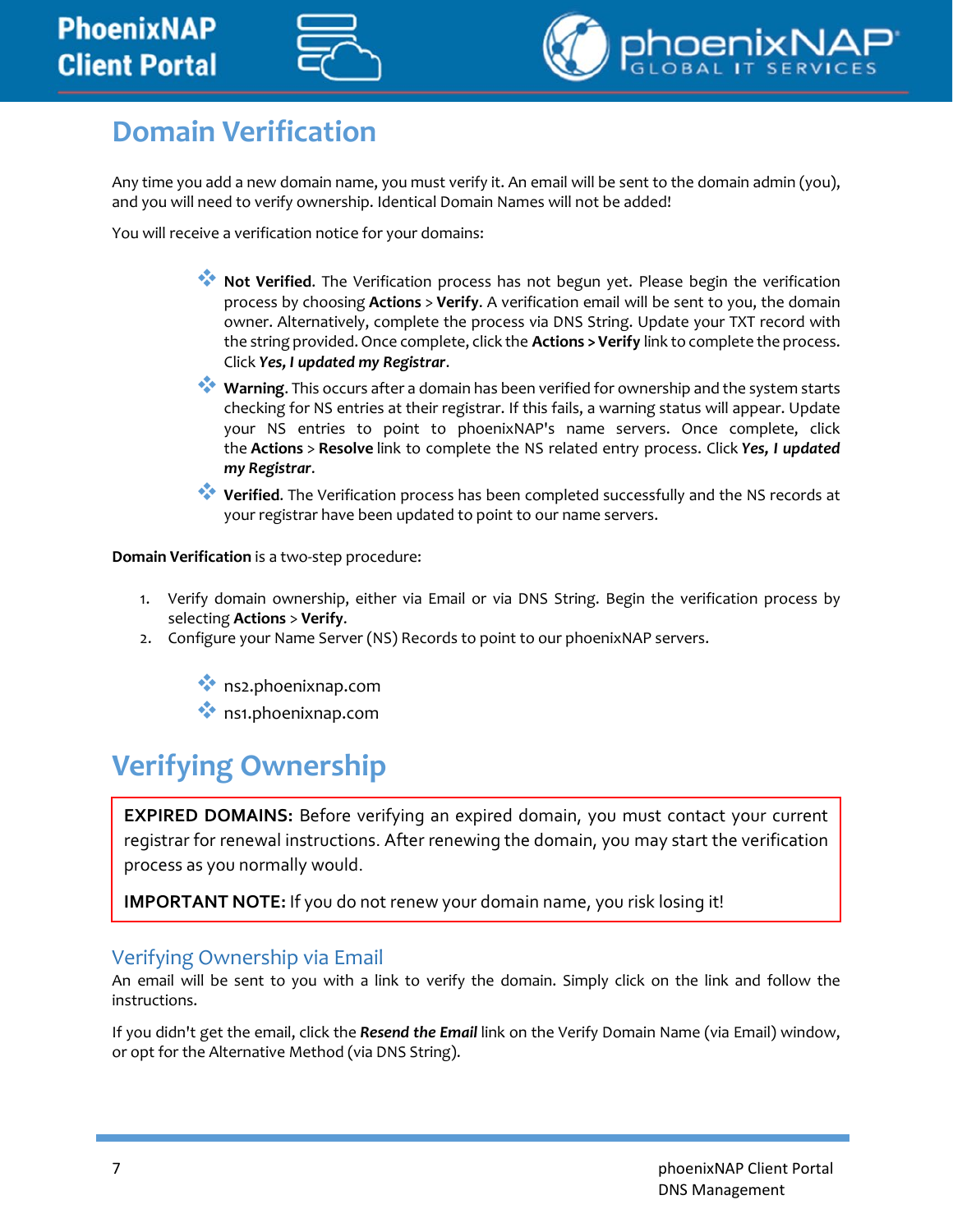



### <span id="page-7-0"></span>Verifying Ownership via DNS String

If you didn't receive an email:

- 1. Select **Actions** > **Verify** again.
- 2. Select **Alternative Method**.
- 3. Click **Generate Verification String**. You will be required to verify the domain by entering a unique string as a TXT record with your registrar. You must use the string that we provide.
- 4. **Copy** the string.
- 5. Go to your domain name's registered registrar.
- 6. Enter the string as a TXT record.
- 7. Once you have updated your registrar, return to the phoenixNAP Client Portal and select **Actions** > **Verify** again – but this time select the *Yes, I updated my Registrar* link that indicates you completed this task.

**NOTE:** This alternative option is always available to use if you prefer, even if an email was sent to you. If there is an error in the verification process, you will be notified.

### <span id="page-7-1"></span>Updating Your NS Records

**IMPORTANT NOTE:** This is the second step, and updating your NS records is necessary to finish the verification process, as it connects our system to your domain. Only after both steps have been completed can you control your DNS via the phoenixNAP DNS manager.

Once domain ownership is verified, (either via email or string) you must continue to the **next step** and **update your NS records** at your registrar to point to the NS servers that are presented to you.

- 1. Go to your domain name's registered registrar.
- 2. Create two NS records:
	- \*\* ns1.phoenixnap.com
	- ns2.phoenixnap.com
- 3. Once you have updated your registrar, return to the phoenixNAP Client Portal and select **Actions** > **Verify** again – but this time select the *Yes, I updated my Registrar* link that indicates you completed this task.

You should receive a confirmation message stating that the NS Record has been verified. You can publish your domain.

**NOTE:** Keep in mind that it can take anywhere between 24h to 48h for the DNS manager to process domain verification. It depends on the root domain controller of the domain which will require the wait for the NS changes to be propagated. For example, for a *.com* domain the change to the NS records would need to be executed across the .com name servers.

If you are experiencing difficulties, please [contact Support](https://help.phoenixnap.com/Support+Options) which is at your disposal 24/7. When necessary, we can manually verify your domain in phoenixNAP's system.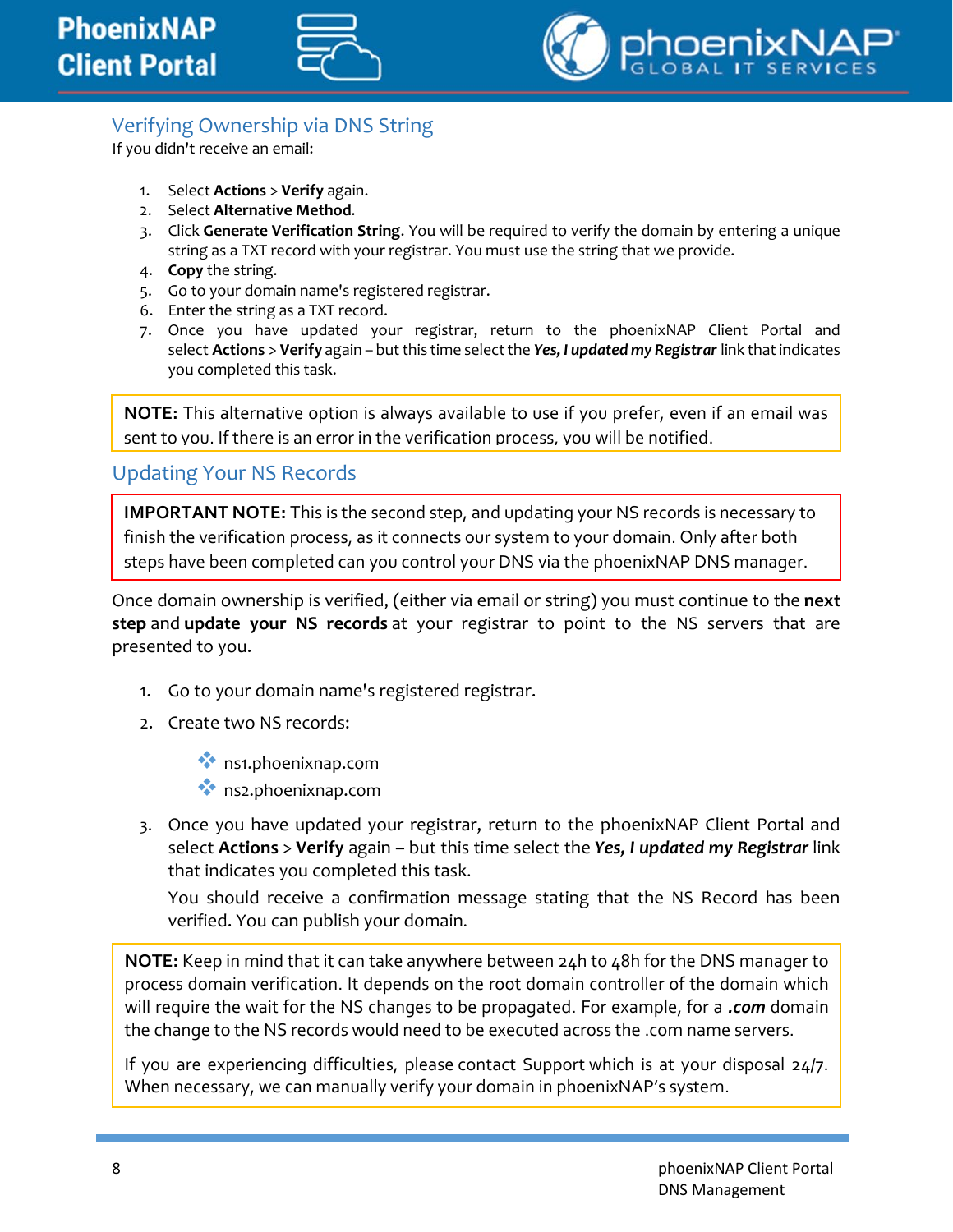

### <span id="page-8-0"></span>**Forward DNS Mappings**

- 1. Open the **Manage** mega menu.
- 2. Click **Forward DNS / Reverse DNS** under the Combined Functions heading.
- 3. Click the **Forward DNS Records** tab.

#### <span id="page-8-1"></span>Forward DNS Records List

By default the Forward DNS Records list will show all records. Use the **Search field** to narrow down the result. Know that **Verified Status**, **Domain**, and **Record Type** columns are sortable.

#### <span id="page-8-2"></span>Available Actions

There are three (3) available actions:

- 1. **Add Forward DNS**. Click **Add Forward DNS**, located above the list to add a new forward DNS record. A popup menu will open:
	- Select a domain from your domain list.
	- Select DNS Record Type. For further information about DNS Record types follow this [link.](http://www.debianhelp.co.uk/dnsrecords.htm)
	- **W** Enter DNS Record Details:
		- a) **Name**. You manually enter name as desired.
		- b) **Record type-specific options**. Different type of DNS Records will provide various record-specific options. See the **Supported Forward DNS Record Types and Their Respective Record Values** section below.
		- c) **DNS Time to Live Value**. Enter a value in the appropriate field and select a time unit from the drop-down menu.

Under the Manage column you will find two links:

1. **Actions**.

**Delete.** Deleting a DNS record will delete all associated Forward DNS records.

- **Modify.** Click this link to modify an existing Forward DNS record.
- 2. **More Details**. Open the **More Details** link in order to get a list of all the external details that are not listed in the table.

Supported Forward DNS Record Types and Their Respective Record Values

You can add eight (8) different types of DNS records:

1. **A/AAAA Address (Host) Record**. These records specify the IP address (IPv4 or IPv6) for a given host and points to that IP address. Useful to use if you have sub-domains residing on various systems.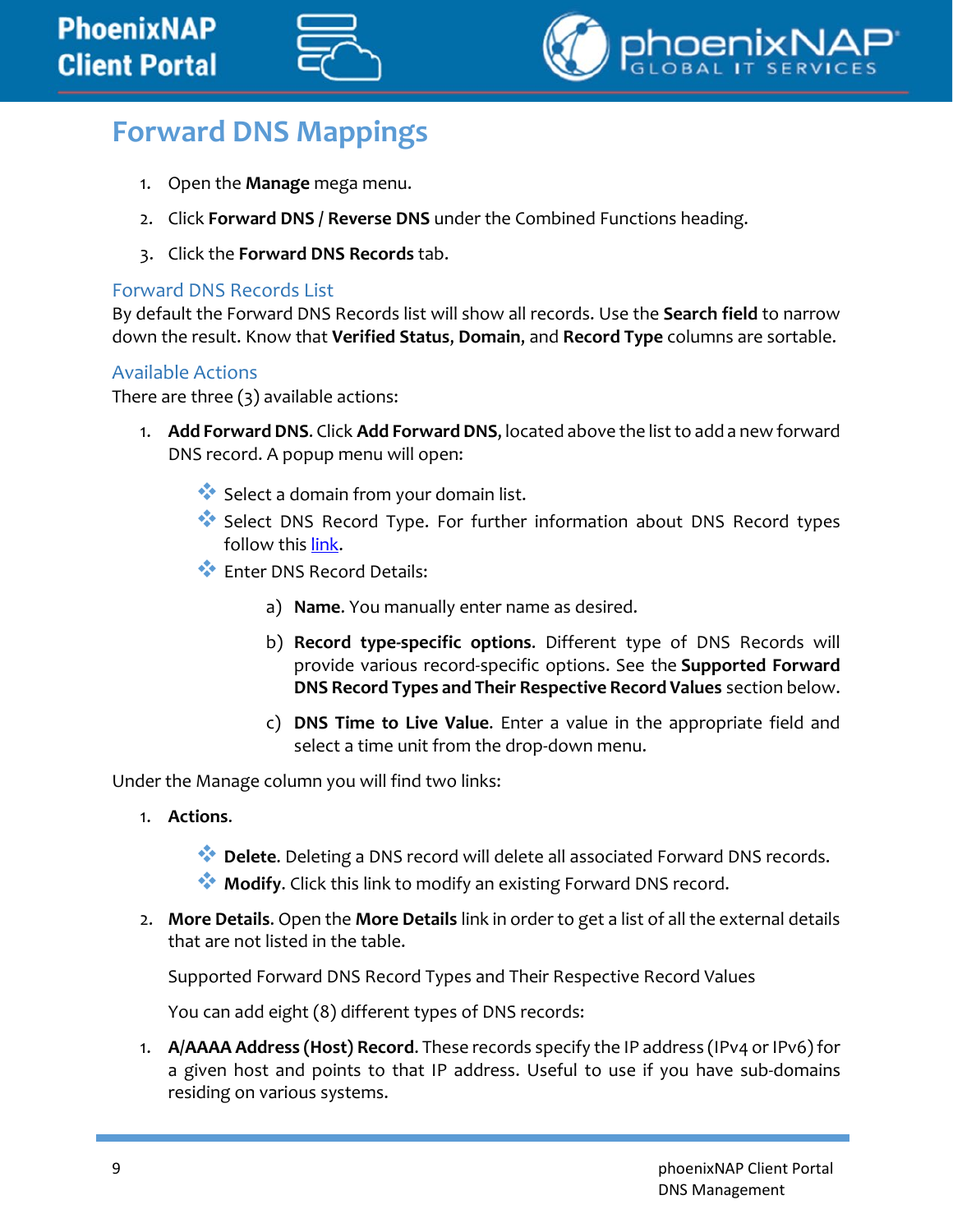



- **Name**. A record name is composed of a series of parts called labels delimited with dots '.'. Each label can contain up to 63 characters. The entire record name must not exceed 253 [ASCII character length.](https://en.wikipedia.org/wiki/ASCII#ASCII_printable_characters)
- **IP Address (v4/v6) or Add IP.** Enter an IP address of the FQDN. A valid IP address consists of a four octet 32-bit address. Use a comma to separate multiple entries. If you choose the **Add IP** option, specify **Node**, **Device**, and **IP**.
- **Select Pointer (PTR) Record Creation.** 
	- a) **Create PTR Records**. PTR Records created if there are no existing records associated to the IP Addresses added.
	- b) **Always Create PTR Records**. PTR Records created regardless of existing records associated to the IP Addresses added.
	- c) **Do Not Create PTR Records**.
- TIL. The DNS Time to Live must be greater than 0 and must not exceed 2,147,483,647 seconds.

| <b>Example Domain:</b> | domain.com                                                 |
|------------------------|------------------------------------------------------------|
| <b>Sample Format:</b>  | IN A 69.9.64.11                                            |
| Where:                 | 1. IN indicates Internet                                   |
|                        | 2. A indicates record type                                 |
|                        | 69.9.64.11 indicates the IP address of<br>3.<br>domain.com |

- 2. **CNAME (Canonical Name Record)**. Use to make domains and sub-domains an alias of another domain. It ties a host name to an A record. With a CNAME record, instead of making several A records, you can create one record and point them to one A record. The advantage of this approach is that when you need to change the IP address, all you need to do is change the A record's IP address.
	- **Name**. A record name is composed of a series of parts called labels delimited with dots '.'. Each label can contain up to 63 characters (a-z, A-Z, 0-9 and hyphens '-'). Labels may not start or end with a hyphen. The entire record name must not exceed 253 [ASCII character length.](https://en.wikipedia.org/wiki/ASCII#ASCII_printable_characters)
	- **Alias.** Enter a domain to be tied to an A record.
	- TIL. The DNS Time to Live must be greater than 0 and must not exceed 2,147,483,647 seconds.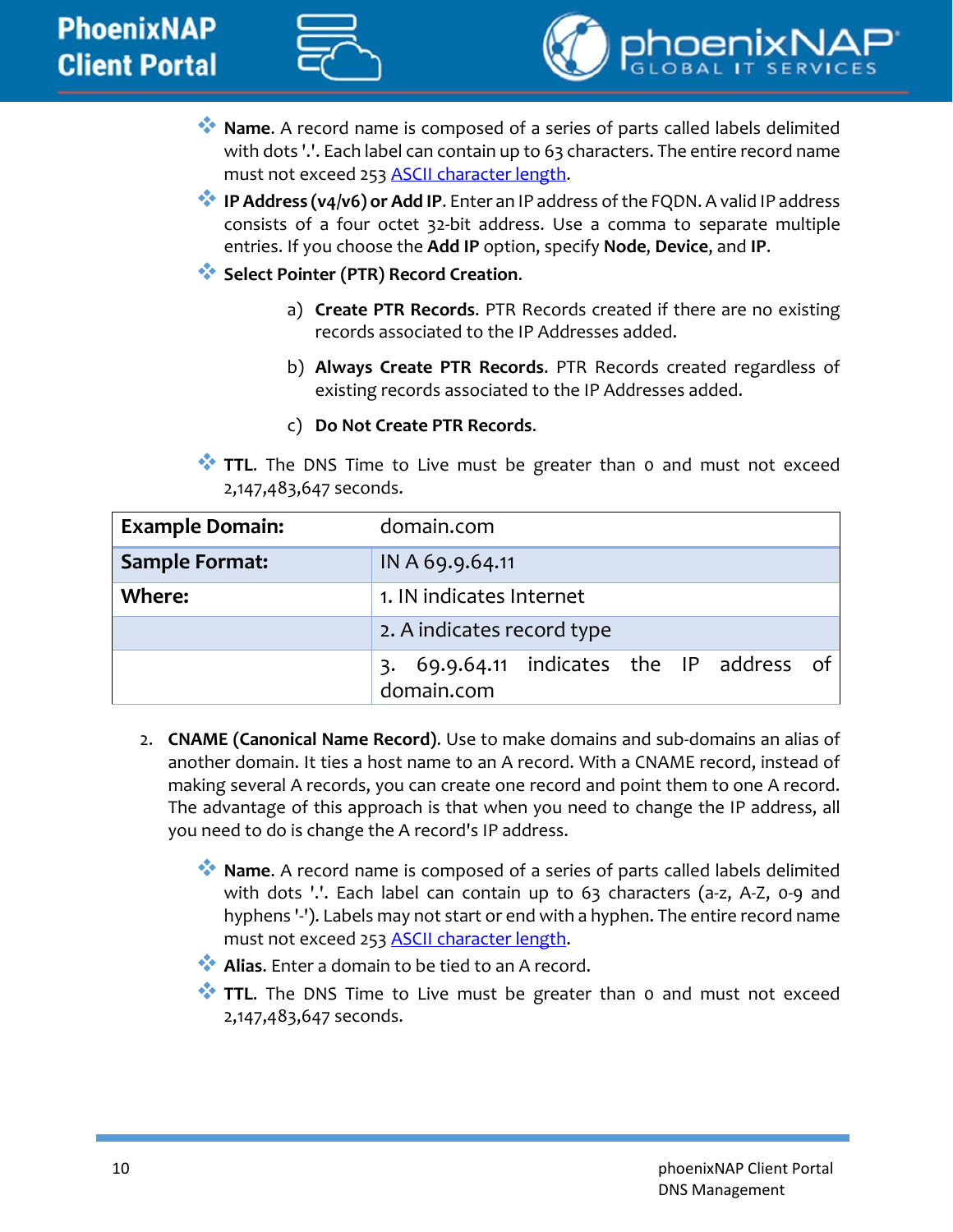



| <b>Example Domain:</b> | mail.something.com             |
|------------------------|--------------------------------|
| <b>Sample Format:</b>  | IN CNAME mail.something.net    |
| Where:                 | 1. IN indicates Internet       |
|                        | 2. CNAME indicates record type |

- 3. **MX (Mail Exchanger Record)**. Use to specify to which mail servers should emails be routed to. The MX DNS record needs a priority value as a part of its entry - it sets the priority of a target host.
	- **Name**. The Record Name must be composed of a series of parts called labels delimited with dots '.'. Each label can contain up to 63 characters. The entire record name must not exceed 253 [ASCII character length.](https://en.wikipedia.org/wiki/ASCII#ASCII_printable_characters)
	- **Mail Exchange Server**. Enter mail server name.
	- **Priority.** Enter a numerical value between 0 and 65535 indicating the priority level assigned to a server. Lower value means that a server is more preferred.
	- TIL. The DNS Time to Live must be greater than 0 and must not exceed 2,147,483,647 seconds.

| <b>Example Domain:</b> | thisdomain.com                                                                                                                                                           |
|------------------------|--------------------------------------------------------------------------------------------------------------------------------------------------------------------------|
| <b>Sample Format:</b>  | thisdomain.com. 14400 IN MX o thisdomain.com.                                                                                                                            |
|                        | 1. This record shows that all mail @<br>thisdomain.com should be routed to the mail<br>server at thisdomain.com.<br>2. The number zero (o) indicates the priority level. |
|                        | 3. Make sure that there is a dot at the end of the<br>domain name in the MX record. If the dot is<br>absent, emails are routed<br>to<br>"thisdomain.com.thisdomain.com". |

- 4. **TXT (Text Record)**. Use to insert any text-based information that can be called upon when necessary. Most commonly it is used to verify domain ownership and is used to implement SPF.
	- **Name**. The entire record name must not exceed 253 [ASCII character length.](https://en.wikipedia.org/wiki/ASCII#ASCII_printable_characters)
	- **Text.** A text-string which is to be passed in to the TXT record. Enter up to 4,000 characters. Apostrophes and dollar symbols "\$" are not allowed.
	- **TTL.** The DNS Time to Live must be greater than 0 and must not exceed 2,147,483,647 seconds.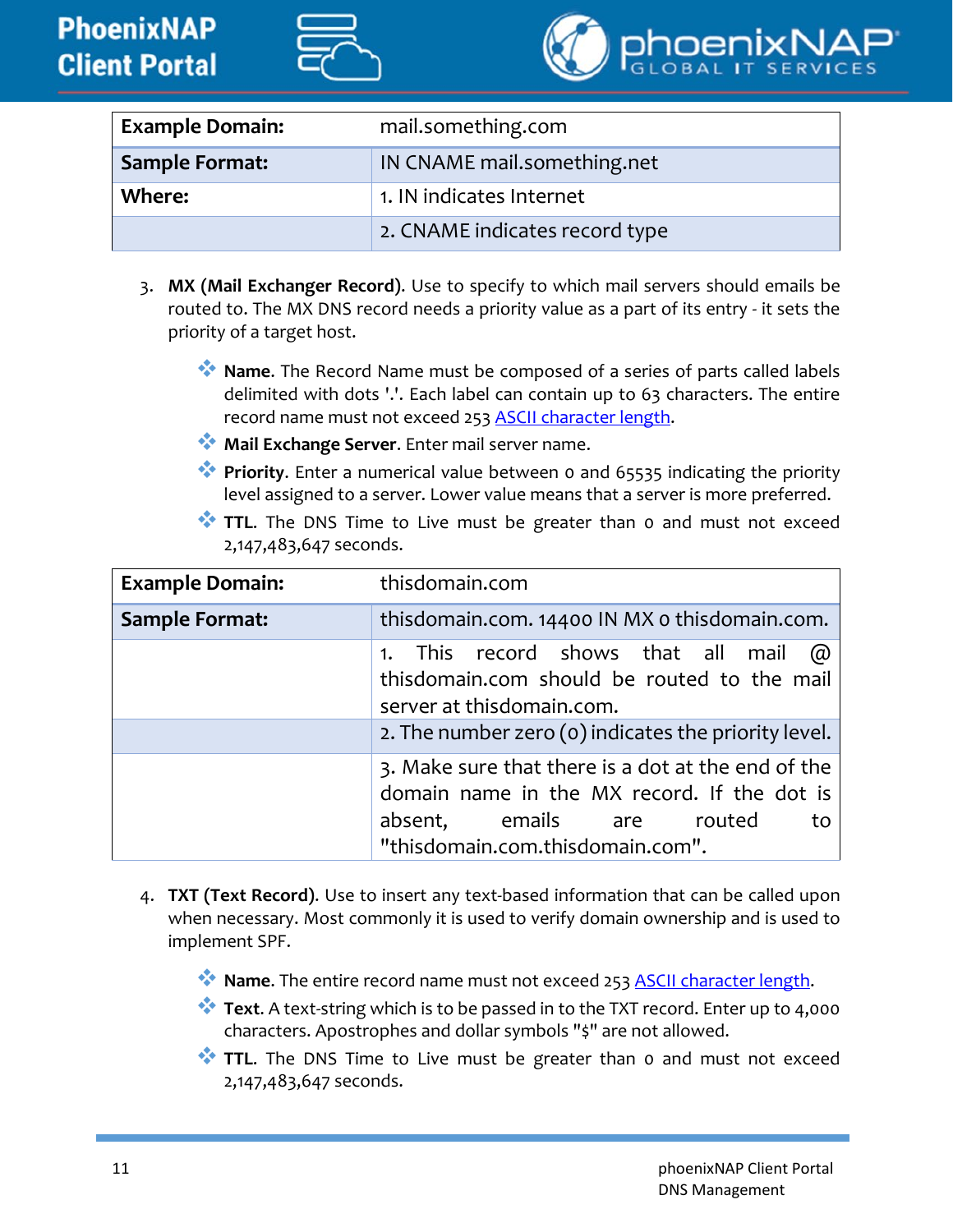



| <b>Example Domain:</b> | Example.com                                                                                     |
|------------------------|-------------------------------------------------------------------------------------------------|
| <b>Sample Format:</b>  | example.com. TXT @ "Random text"                                                                |
| <b>Where:</b>          | 1. TXT indicates record type                                                                    |
|                        | 2. $\omega$ indicates record name. (In this case it is<br>blank, which is indicated by $(2)$ .) |
|                        | 3. "Random text" indicates the arbitrary text<br>entered in the record.                         |

- 5. **LOC (Location Record)**. Use the LOC record to specify geographical location information of a domain.
	- **Name**. A Record Name must be composed of a series of parts called labels delimited with dots '.'. Each label can contain up to 63 Characters. The entire record name must not exceed 253 [ASCII character length.](https://en.wikipedia.org/wiki/ASCII#ASCII_printable_characters)
	- **Geographic Location Text**. Specify a geographical location.
	- TIL. The DNS Time to Live must be greater than 0 and must not exceed 2,147,483,647 seconds.

| <b>Example Domain:</b> | mydomain.com                                                         |
|------------------------|----------------------------------------------------------------------|
| <b>Sample Format:</b>  | mydomain.com. LOC 52 14 05 N 00 08 50 E 10m                          |
| Where:                 | 1. LOC indicates record type                                         |
|                        | 2. 52 14 05 N 00 08 50 E 10m indicates the<br>geographical location. |

- 6. **NS (Name Server Record)**. Use to specify an authoritative name server for a given host.
	- **Name.** The Record Name must be composed of a series of parts called labels delimited with dots '.'. Each label can contain up to 63 characters. The entire record name must not exceed 253 [ASCII character length.](https://en.wikipedia.org/wiki/ASCII#ASCII_printable_characters)
	- **Name Server**. The Name Server is composed of a series of parts called labels delimited with dots '.'. Each label can contain up to 63 characters. The entire value must not exceed 253 ASCII character length. Empty spacing and asterisks "\*" are not allowed.
	- TIL. The DNS Time to Live must be greater than 0 and must not exceed 2,147,483,647 seconds.

| <b>Example Domain:</b> | example.com                            |
|------------------------|----------------------------------------|
| <b>Sample Format:</b>  | example.com. IN NS ns1.phoenixnap.com. |
| Where:                 | 1. IN indicates Internet               |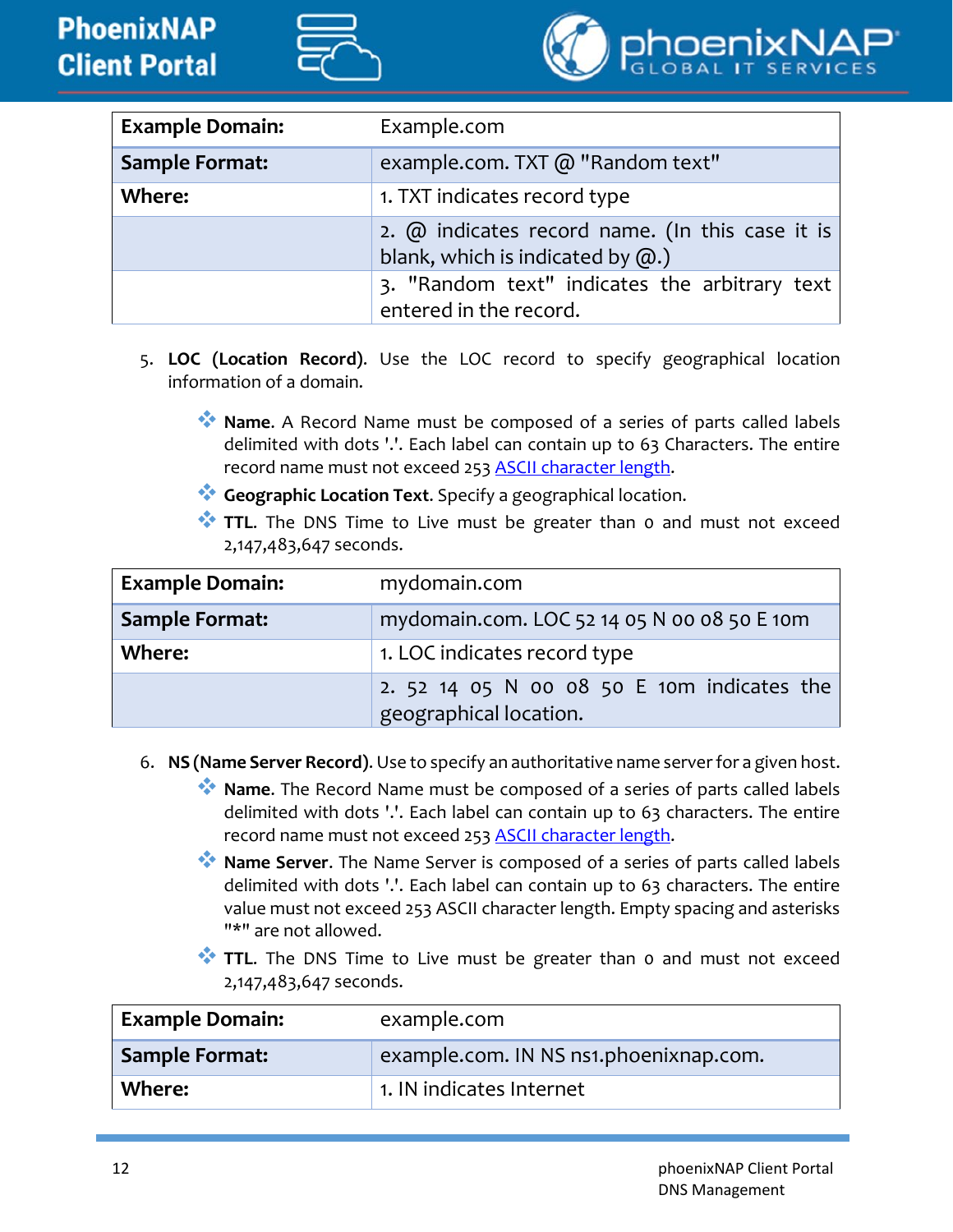



| 2. NS indicates record type                                        |
|--------------------------------------------------------------------|
| $\vert$ 3. ns1.phoenixnap.com. is the authoritative server $\vert$ |
| for the domain example.com                                         |

- 7. **SPF (Sender Policy Framework Record)**. The values of a SPF record specify what servers are allowed to legitimately use your domain name for the sending of emails. This serves as an email-validation record system designed to detect email spoofing.
	- **Name**. A Record Name must be composed of a series of parts called labels delimited with dots '.'. Each label can contain up to 63 characters. The entire record name must not exceed 253 [ASCII character length.](https://en.wikipedia.org/wiki/ASCII#ASCII_printable_characters)
	- **Rule**. Enter up to 4,000 characters. Apostrophes (") are not allowed (e.g. v=spf1 -all).
	- TIL. The DNS Time to Live must be greater than 0 and must not exceed 2,147,483,647 seconds.

| <b>Example Domain:</b> | Example.com                                                                                                                                                          |
|------------------------|----------------------------------------------------------------------------------------------------------------------------------------------------------------------|
| #1 Sample Format:      | mydomain.com. TXT "v=spf1 -all"                                                                                                                                      |
| <b>Clarification:</b>  | This is the simplest possible SPF record. It means<br>the domain example.com never sends mail. This<br>would make sense to have if the domain never<br>sends emails. |
|                        |                                                                                                                                                                      |
| #2 Sample Format:      | TXT "v=spf1 mx -all"                                                                                                                                                 |
| <b>Clarification:</b>  | Designate MX servers, as they do send mail.                                                                                                                          |
|                        |                                                                                                                                                                      |
| #3 Sample Format:      | mydomain.com. TXT "v=spf1 mx ptr -all"                                                                                                                               |
| <b>Clarification:</b>  | This designates all of the hosts whose PTR<br>hostname matches example.com                                                                                           |

- 8. **SRV (Service Locator Record)**. Use this to provide information on available services. For example, given a known domain name, you can define the port and hostname for a given service.
	- **Name**. A Record Name must be composed of a series of parts called labels delimited with dots '.'. Each label can contain up to 63 characters. The entire record name must not exceed 253 [ASCII character length.](https://en.wikipedia.org/wiki/ASCII#ASCII_printable_characters)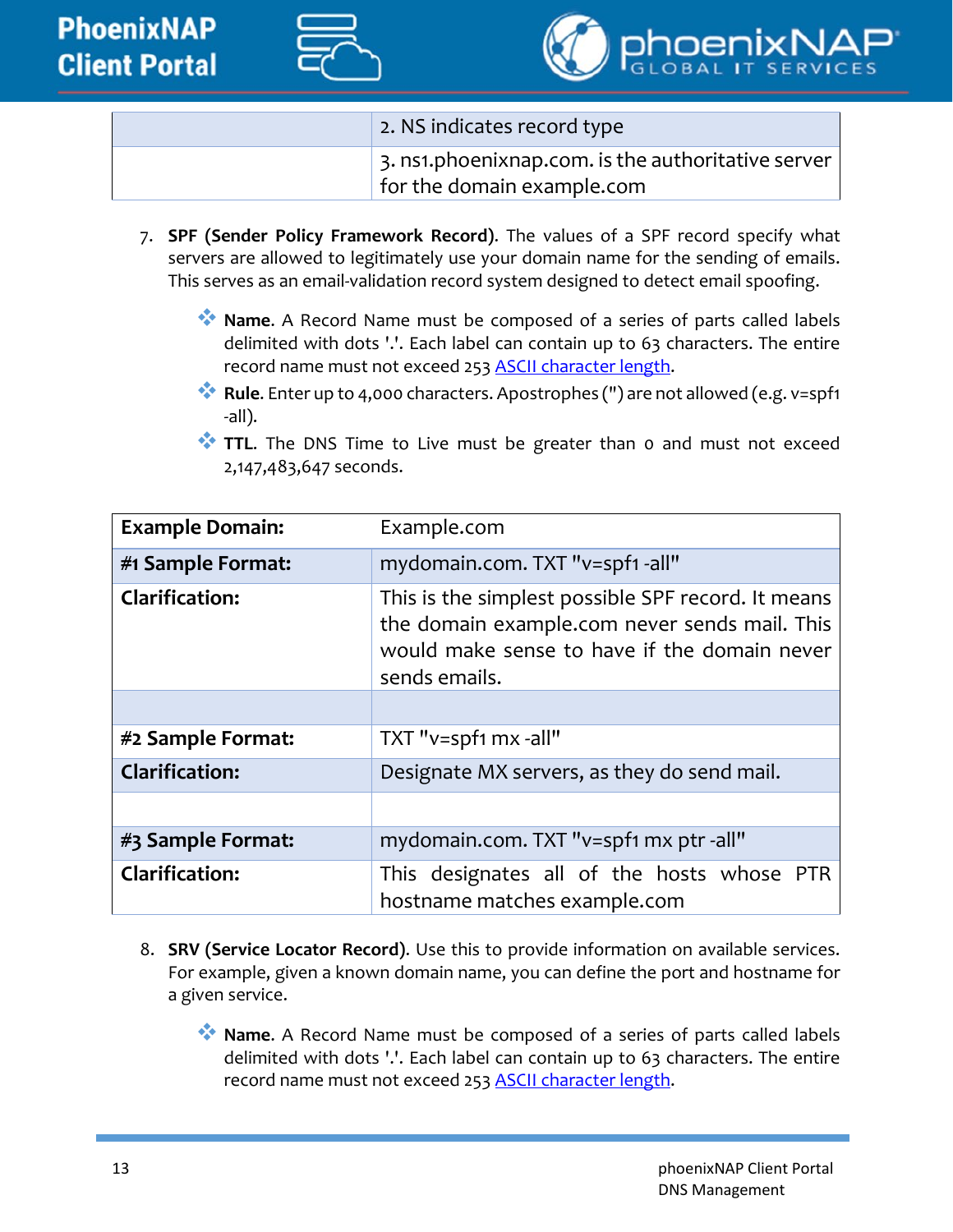



- **Host Name**. The system which receives the service. This Host Name is composed of a series of parts called labels delimited with dots '.'. Each label can contain up to 63 Characters. '\*' and empty spacing between characters are forbidden. The entire value must not exceed 253 ASCII character length.
- **Priority.** A numerical value between 0 and 65535 indicating the priority level assigned to the host. Lower values give higher priority (zero (0) gives highest priority).
- **Weight**. A numerical value between 0 and 1410065407 which is to be used as a load balancing mechanism.
- **Port**. Enter a numerical value between 0 and 65535. This is the actual port number of the service in offer.
- TIL. The DNS Time to Live must be greater than 0 and must not exceed 2,147,483,647 seconds.

| <b>Example Domain:</b> | somedomain.com                                                                                                        |
|------------------------|-----------------------------------------------------------------------------------------------------------------------|
| <b>Sample Format:</b>  | service. proto.name. TTL class SRV priority<br>weight port target.                                                    |
| <b>Where:</b>          | 1. "service" is the symbolic name of the desired<br>service                                                           |
|                        | 2. "proto" is the transport protocol of the desired<br>service. This is usually TCP or http.                          |
|                        | 3. "name" is the domain for which this service is<br>valid. (Ending with a dot.)                                      |
|                        | 4."TTL" is time to live                                                                                               |
|                        | 5. "class" is always IN                                                                                               |
|                        | 6. "priority" indicates the priority level of the<br>target host. Lower value equals greater<br>importance.           |
|                        | 7. "weight" is used when more than one service<br>has same priority. A higher value gives greater<br>importance.      |
|                        | 8. "port" is the port number of the service in<br>question.                                                           |
|                        | 9. "target" The name of the host that will provide<br>this service. Does not have to be in the same zone<br>(domain). |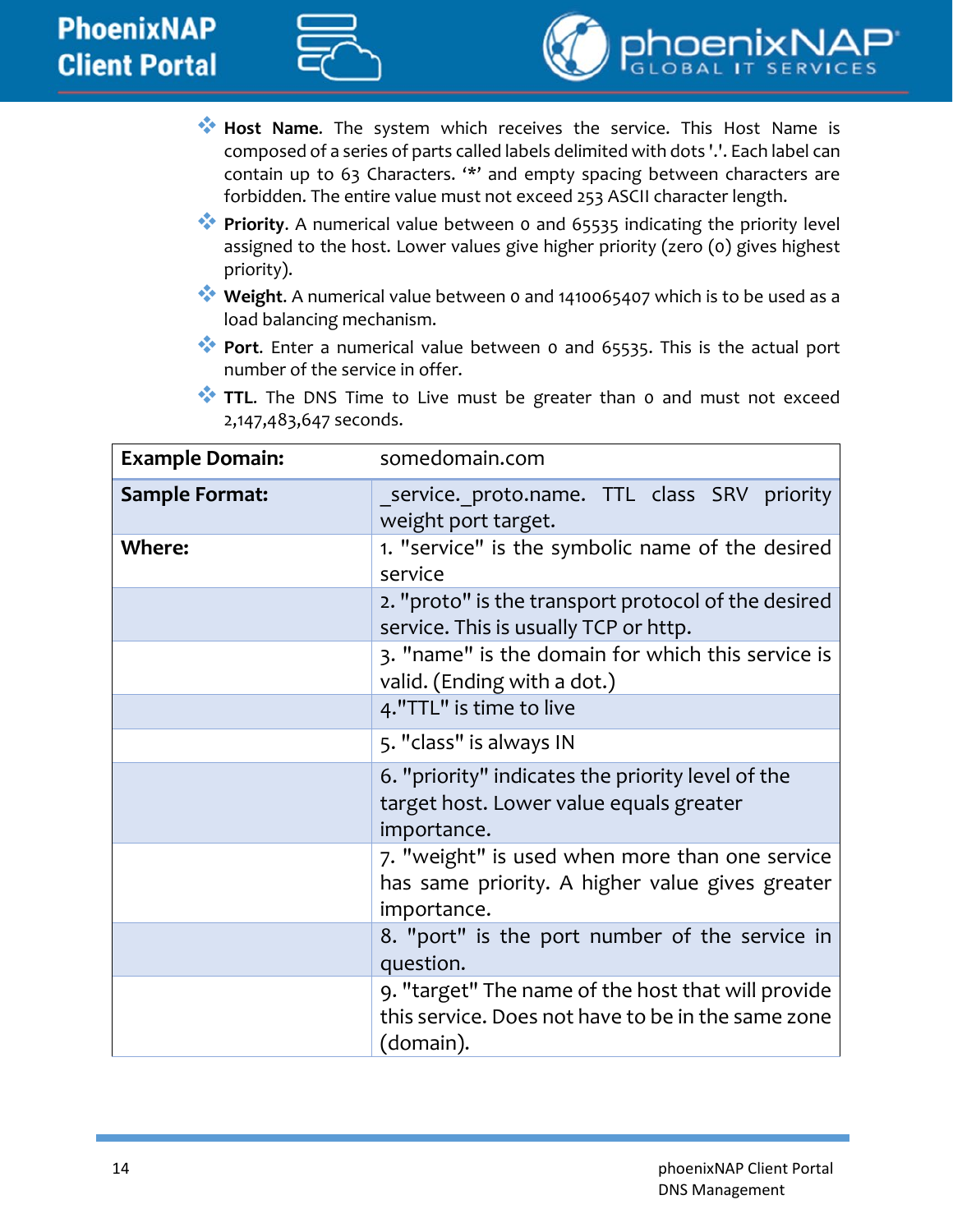



DNS record value specifies where you want to point your record, or in some cases what you want to do with it. These values vary in type, depending on DNS record type.

**Same as Zone:** Uncheck 'Same as Zone' if name differs from My Domain. If same as zone, "@" will indicate record name.

### <span id="page-14-0"></span>Time to Live Value (TTL)

For the TTL, enter a numerical value of how long a DNS record will be cached before it needs to be refreshed. The default value for TTL is 3600 seconds, but you can enter any value greater than zero (0) and specify it in seconds, minutes, hours, or days. Any changes you make to the value of a DNS record will take place in the specified time to live period. (e.g. If you make a change to a DNS record and the TTL is set to 600 seconds, it will take that time until the new information is in effect.)

### <span id="page-14-1"></span>Reverse DNS Mappings

Reverse DNS is a technique in which an IP address is resolved into a domain name.

To reach the Reverse DNS Mappings screen:

- 1. Open the **Manage** mega menu.
- 2. Click **Forward DNS / Reverse DNS** under the Combined Functions heading.
- 3. Click the **Reverse DNS Records** tab.

**Reverse DNS Records List:** By default the Reverse DNS Records list will show all records. Use the Search field to narrow down the result. Know that the Verified Status, Domain, and IP Address columns are sortable.

#### <span id="page-14-2"></span>Record Type

A **PTR record** is used to perform reverse DNS lookups. A PTR record or pointer record maps an IPv4/v6 address to the canonical name for that host. Setting up a PTR record for a hostname in the in-addr.arpa domain that corresponds to an IP address implements reverse DNS lookup for that address.

For example, www.random-site.com has the IP address 122.0.3.16, but a PTR record maps 16.3.0.122.in-addr.arpa. It is always advisable to have a proper reverse DNS record (PTR) set up for your servers, especially when you are running a mail / smtp server.

#### <span id="page-14-3"></span>Creating PTR Records

Whenever you add an A/AAAA Address (Host) Forward DNS Record, you can create PTR Records.

- 1. Select a domain.
- 2. Choose an A/AAAA Address (Host) record.
- 3. **Enter or add IP addresses**. Use a comma to separate multiple entries.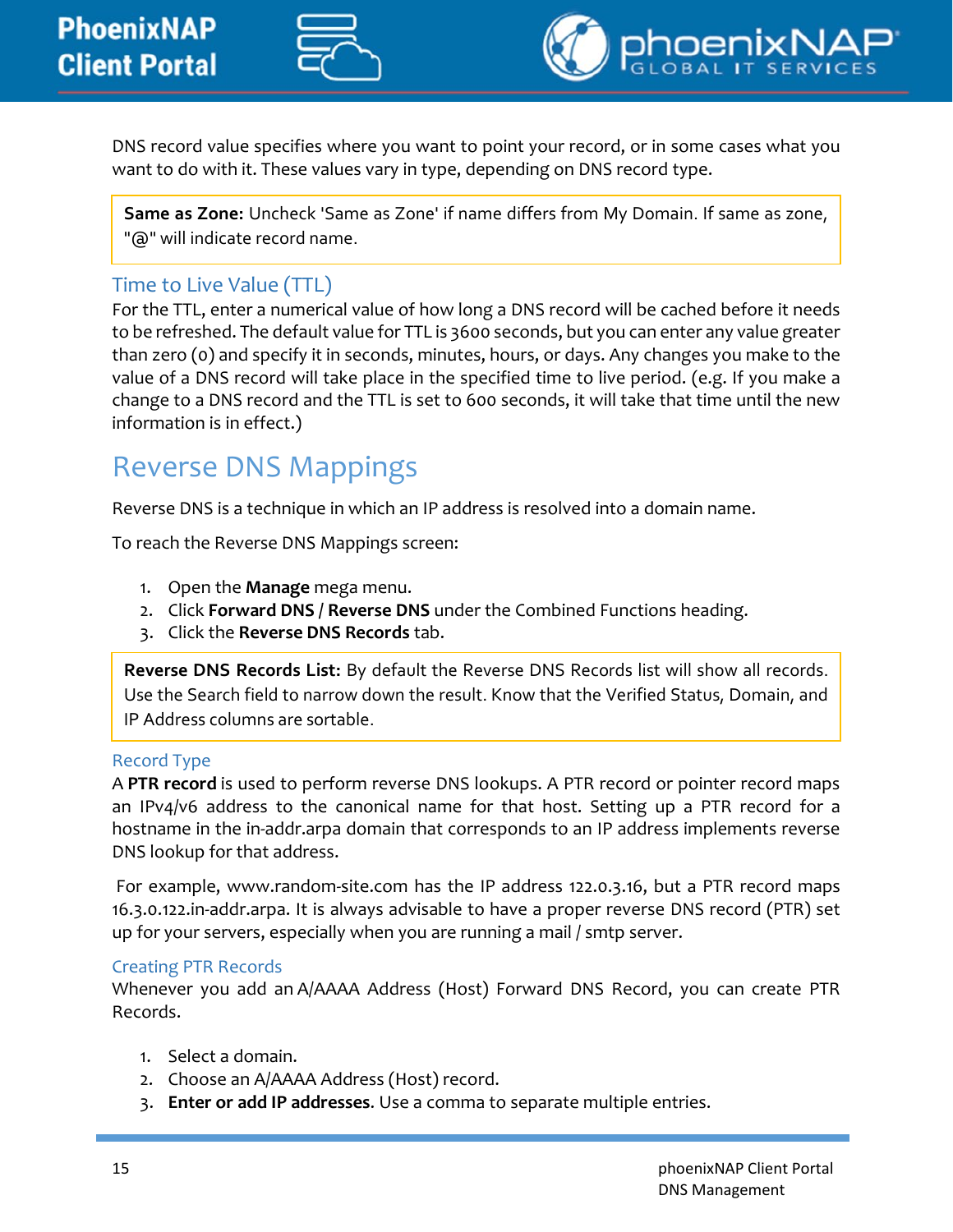



- 4. **Select Pointer (PTR) Record Creation.**
	- **Create PTR Records**. (ONLY if there are no PTR records associated to the IP address(es) added.)
	- **Always Create PTR Records**. PTR Records created regardless of existing records associated to the IP addresses added.
	- **Do not Create PTR Records**. PTR records will not be created and you will not have rDNS mappings associated to the IP address(es) added.

Additionally, you can create PTR records on the Reverse DNS page by clicking the **Add Reverse DNS** button. Select an internal or external domain and DNS record details.

**NOTE**: External Domains will be marked as Unverified. You can always add them on the **My Domains** page in order to manage them in the Client Portal.

When you decide to create PTR records, they will be made available on the Reverse DNS page.

#### <span id="page-15-0"></span>Available Actions

The phoenixNAP Client Portal enables you to modify or delete an existing rDNS record.

#### **To modify an rDNS record:**

- 1. Open the **Forward DNS / Reverse DNS** screen.
- 2. Click **Reverse DNS Records**.
- 3. Click **Actions > Modify** under the Manage column. Pay attention to the main three (3) pieces of information:
	- **DNS Record Type.** This will display "PTR Pointer Record".
	- **IP Address (v4/v6)**. The IP address(es) associated to the A/AAAA record.
	- **A/AAAA Address (Host) Record**. This displays the A/AAAA Address (Host) Record to which the IP address(es) maps to. Open the drop-down menu to select another A/AAAA Address (Host) Record.

**Modifying rDNS Records:** Please be aware that you can select only those A/AAAA Address (Host) Records that share the same IP Address.

#### **To delete an rDNS record:**

- 1. Open the **Forward DNS / Reverse DNS** screen.
- 2. Click **Reverse DNS Records**.
- 3. Click **Actions > Delete** in the row of the PTR record you want to delete.
- 4. Click **Delete** to confirm you choice.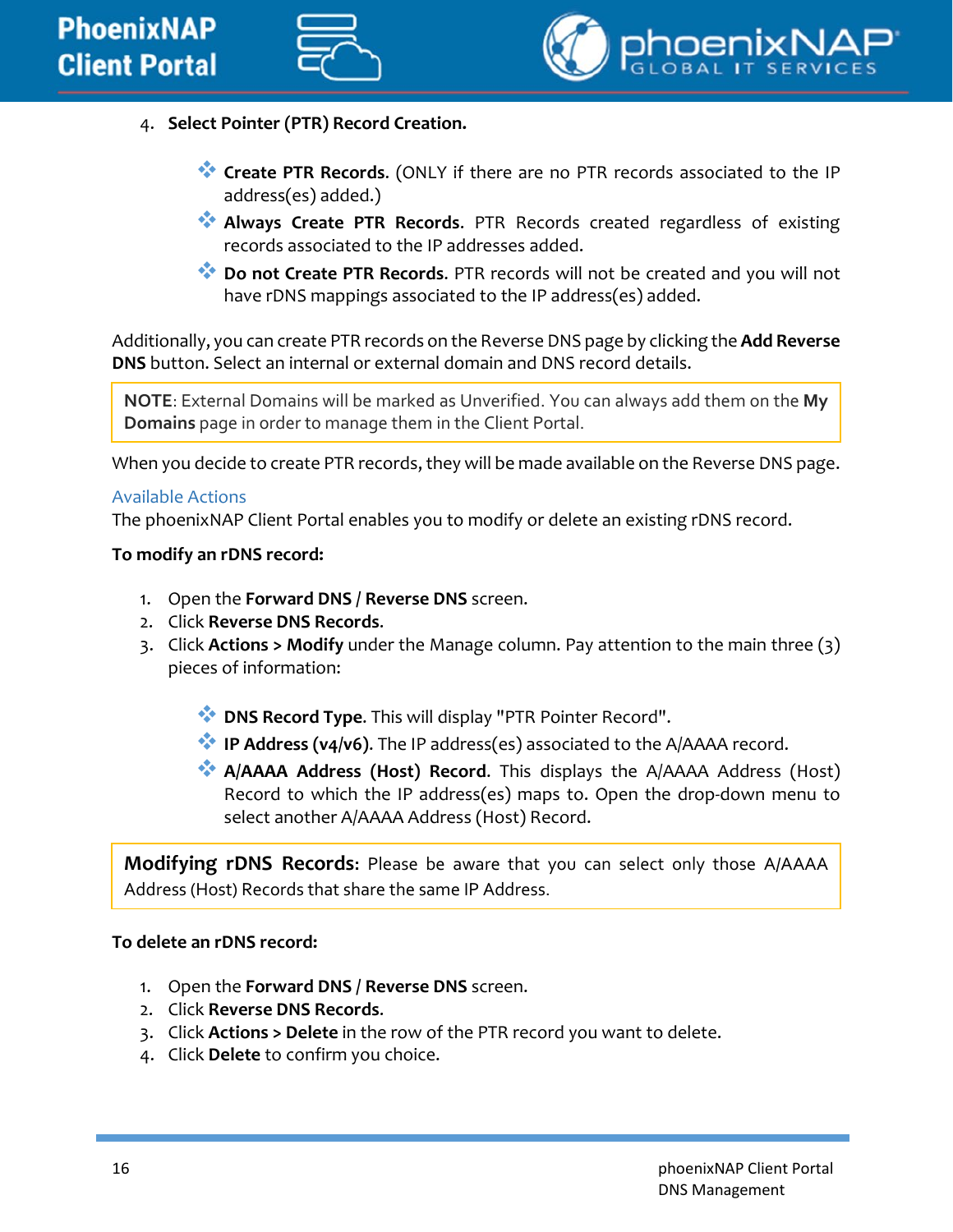

### <span id="page-16-0"></span>**Glossary of Common Terms**

#### Name Servers

A name server is a web server that has DNS software installed on it. It is a server that is managed by a web host specifically designated for managing the domain names that are associated with all of the hosting provider's accounts.

### Fully Qualified Domain Names (FQDN)

FQDN stands for 'Fully Qualified Domain Name', and is often referred to as an absolute domain name. It means that it consists of the hostname and the domain name (e.g. example.ad.com).

### Top-Level Domain Name

A top level domain, often referred to as TLD, is the most general part of the domain (e.g. 'com', 'org', 'edu', 'gov', etc.).

#### Forward DNS

A forward lookup zone will, when supplied with a domain name (for example google.com), return the IP address for the supplied domain. When you access Google, a DNS server is looking in its forward lookup zone for the IP address(es) of the site, and then returning them to you. This type of record is an A record, and is the most common. A forward lookup zone can contain other records, such as MX, C-Name etc.

#### Reverse DNS

A reverse lookup zone is used to lookup the domain name when supplied with an IP address. You normally supply the IP address backwards and append .in-addr.arpa (more info at [http://en.wikipedia.org/wiki/.arpa\)](http://en.wikipedia.org/wiki/.arpa).

### Domain Verification

Every newly added domain name must be verified for ownership and connected to PNAP's NS records. Only after these two steps have been completed, can the admin manage the domain via the Client Portal.

### Time to Live Value (TTL)

The numerical value which tells the system for how long will a DNS record be cached before it is refreshed. The default value for TTL is 3600 seconds, but any value greater than zero (0) may apply. Any changes you make to a DNS record will take place after the specified time to live period.

#### **Priority**

Priority is assigned to specific types of DNS records (e.g., MX and SRV). It is a numerical value between 0 and 65535 indicating the priority level assigned to the host. Lower values give higher priority (zero (0) gives highest priority).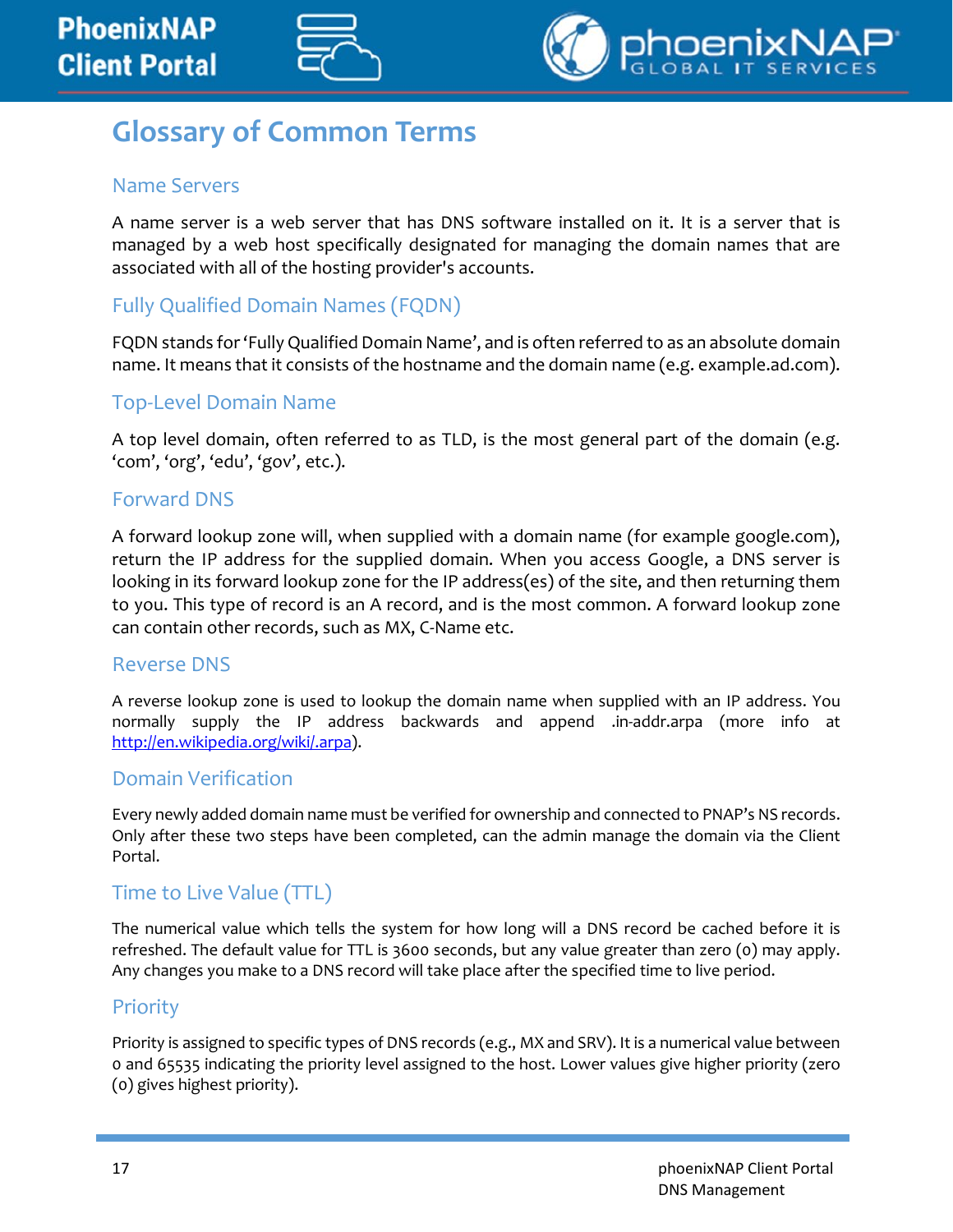



### <span id="page-17-0"></span>**Additional Resources**

phoenixNAP Client Portal User Manual <https://help.phoenixnap.com/Client+Portal>

DNS Management – FAQs

<https://help.phoenixnap.com/Client+Portal+FAQ>

phoenixNAP Client Portal FAQs

<https://help.phoenixnap.com/Client+Portal+FAQ>

phoenixNAP Client Portal – Glossary of Terms

<https://help.phoenixnap.com/Glossary+of+Terms>

phoenixNAP – Hosting FAQs

<https://help.phoenixnap.com/Hosting>

Network Uptime Guarantee

<https://help.phoenixnap.com/Network+Uptime+Guarantee>

Security FAQs

<https://help.phoenixnap.com/Security>